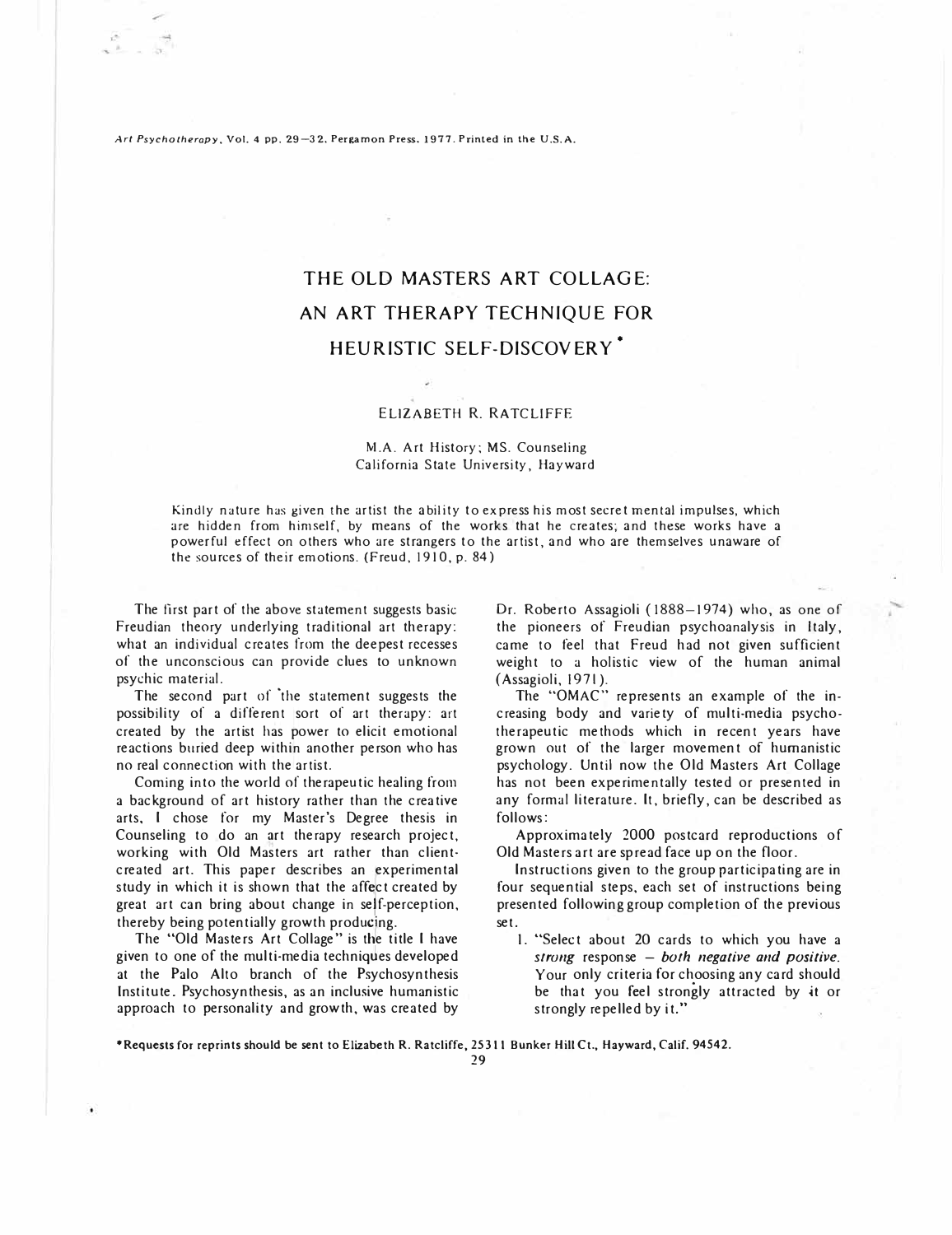## 30 ELIZABETH R. RATCLIFFE



Fig. I. "A Collage of Self."

- 2. "Divide into groups of three or four, and spread out around the floor."
- 3. "Think about each card you have chosen, and try to discover why you were drawn to it. What in you was identifying with it? Arrange all your cards on the floor in front of you in a sort of meaningful collage representing your self. Cards which seem related should be so placed." (Fig. I)
- 4. "Taking turns, verbally describe to each other your Collage of Self. Be as honest and open as you can. Each of you is free to ask questions of the other members of your group."

For this experimental study the plan was to use the OMAC as an intervention treatment, administering it to only half of the selected population between pre- and post-personality tests. The Personal Orientation Inventory (POI) was chosen as the standard personality test because of its non-threaten-

ing character, and because it had been specifically designed to measure Maslow-type self-actualizing healthy traits, rather than unhealthy ones (Shostrom, 1974).

The population chosen was public high school students drawn from two psychology classes. The students were from 15 to 17 years old. They were racially mixed, and in socioeconomic levels ranging from low to high-medium.

Ten hypotheses were developed to compare the individual test scores on twelve different personality traits measured for each subject. These data were analyzed on three different types of computer programs. More subjective data were derived from a short personalized questionnaire given each subject at the completion of the experimental process.

On the basis of the obtained statistical results it was found that measurable change had occurred in the self-perception of all subjects. However, demon-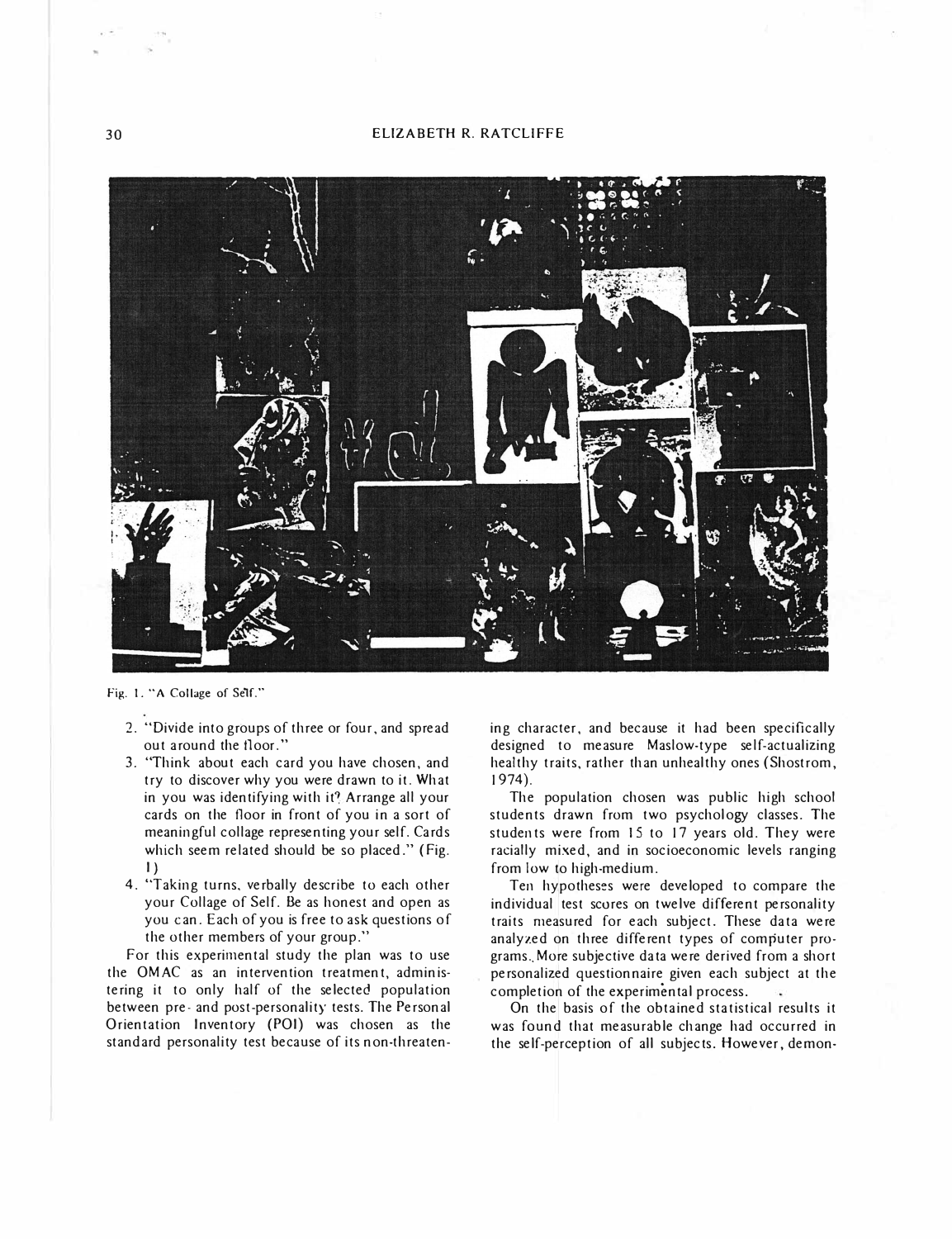strably significant change had occurred only in the self-perception of the experimental group who had experienced the OMAC.

Confirmation of the statistical test-result findings was had when comparing the personalized subjective data derived from the short questionnaire. The total experimental process had been rated as being personally meaningful by 66% of the OMAC-experiencing group as against 26% of the control group who had not experienced the OMAC.

Although difficult to measure actual psychological change or growth, the significant statistical results of the Old Masters Art Collage experiment indicate that demonstrable change in self-perception can be supplied by using this technique as an instrument for stimulating heuristic change in the individual.

The heuristic change in self-perception seen in the change in POI scores for the OMAC-experiencing subjects may reflect Clemens Benda's contention (1961) that great artists have the ability to combine powerful unconscious drives with controlled and mature integration of experience, thus producing a new order in painted images and symbolic forms.

The emotive power latent in great works of art permits the viewer to make full use of his unique gestalt perceptual powers. He is able to make a connection between the artist's visual symbolization and his own inner storehouse of psychic images and symbols. In his making the connection between artistic visual symbols and his own unconscious ones, the individual is able ·to release for himself curative forces of both healing and psychic growth {Slowchower, 1968).

Kris posits ( 1956) that artistic communication lies not so much in the prior intent of the artist as in the consequent recreation by the audience; and re-creation is distinguished from mere reaction by virtue of the fact that the person responding to an artistic masterpiece contributes something of himself to the stimuli for his response.

Research on the special place of heuristic learning in psychological growth and change  $-$  as opposed to simple accrual of knowledge for practical use  $-$  has shown that in order for an individual really to learn something "new," he needs to have some sort of prior connection so that he can make a meaningful transfer between what is already familiar and what is as yet unknown and irrelevant (Bruner, 1966; Ornstein, 1973). Information acquired simply through memorization may be useful for specific purposes or for a specified time span, but only when learning occurs as

a joint process between inner and outer  $-$  when it is actually self (or heuristic) learning, is its value lastingly integrated into the individual as a part of his deepest self (Benda, 1961 ).

John Perry (1973) has suggested that the process of psychological breakdown and withdrawal, followed by sequential stages of integration, growth and emergent wholeness, can be induced by heuristic learning derived from making connections between outer and inner symbolic affect-images. This Jungian analyst has described the process of reorganization and rebuilding in which self-generated created symbols and images provide the psychodynamic energy necessary for both breaking up previous patterns of self-organization and for transcendance into more integrated and fully funtioning vitality.

The traditional concept of art therapy involves patient and therapist working together  $-$  one supplying, the other interpreting. On these two themes there are two variations: either the patient himself creates visual forms from inside himself, or (as in the TAT and Rorschach projective tests) the patient creates personalized verbal reactions to visual forms previously tailored by others to suit standardized tests. In either case the patient himself learns little or nothing from his own responses  $-$  in fact since he supplies from inside himself material which he himself does not understand, he may feel fearful, exposed, mystified or threatened by the experience (Crampton, 1974).

The Old Masters Art Collage differs from traditional art therapy in that great art created by first ranking artists, rather than art works standardized on order or created by the patient himself, serves as the vehicle for stimulating self-awareness. Instead of creating his own art forms, or verbalizing to a therapist about pictures purposefully designed to serve as a diagnostic tool, the subject works with artistic masterpieces which he selects as having special and unique meaning at that moment to himself.

By focusing criteria for choice on both positive and negative reactions to the masterpieces, the OMAC exercise becomes one which emphasizes and exposes polarities of the personality. Successfully hidden and often unexpected realities of inner repressed and inchoate material are able to surface to the individual's consciousness through the media of visual art created by great artists.

The emphasis is on self-understanding and heuristic growth. The process involves, first, the individual's making aesthetic choices  $-$  second, analyzing these